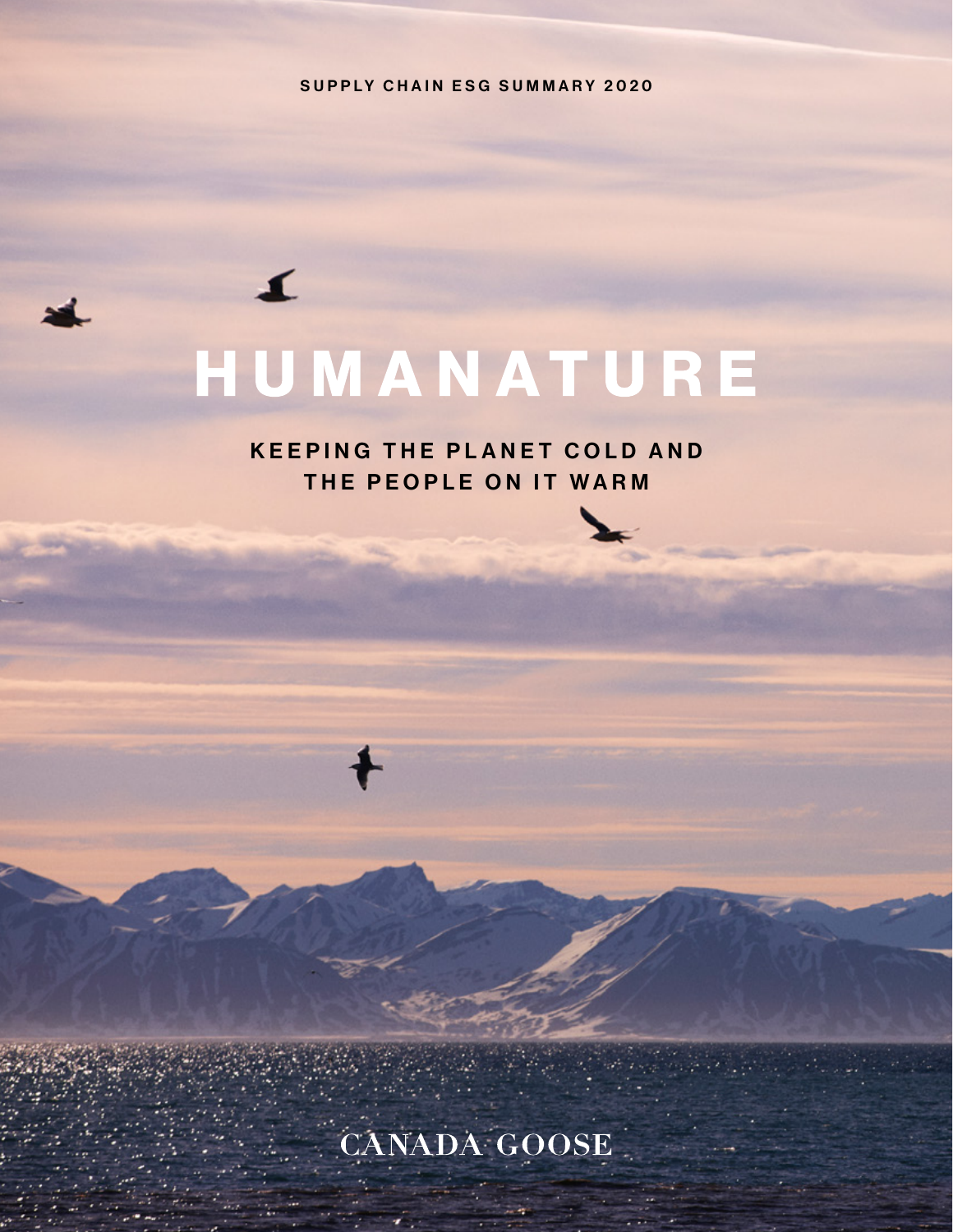## OPERATIONS SOURCING

| <b>AREAS</b>                                         | <b>GOAL</b>                                                                                                                                                                                                                                                          | <b>PROGRESS</b>                                                                                                                                                                               | <b>AREAS</b>                                 | <b>GOAL</b>                                                                                                                                                                         | <b>PROGRESS</b>                                                                          |  |  |  |
|------------------------------------------------------|----------------------------------------------------------------------------------------------------------------------------------------------------------------------------------------------------------------------------------------------------------------------|-----------------------------------------------------------------------------------------------------------------------------------------------------------------------------------------------|----------------------------------------------|-------------------------------------------------------------------------------------------------------------------------------------------------------------------------------------|------------------------------------------------------------------------------------------|--|--|--|
| <b>CARBON</b><br><b>EMISSIONS</b>                    | Achieve net zero Scope 1 and 2 emissions by the<br>end of 2025 or sooner                                                                                                                                                                                             | A continuing effort, which began in 2019 and will be<br>achieved by 2025                                                                                                                      | K                                            | Transition from Canada Goose's world-class Down<br>Transparency Standard (DTS) to the global Responsible<br>Down Standard (RDS) by the end of 2021                                  | 20%                                                                                      |  |  |  |
|                                                      | Annually measure and publish our carbon footprint for direct<br>and indirect (Scope 1 and 2) greenhouse gas emissions from<br>our corporate headquarters, factories, retail stores, and<br>transportation by 2019                                                    | Completed for 2020                                                                                                                                                                            | <b>RAW MATERIALS</b>                         | Explore opportunities for other relevant sustainable<br>global and industry standards                                                                                               | A continuing effort, which began in 2019                                                 |  |  |  |
|                                                      | • By the end of 2021, we will conduct Life Cycle<br>Assessments identifying carbon and water footprints<br>of our top-selling products                                                                                                                               | 10%                                                                                                                                                                                           |                                              | Continue developing more sustainable products<br>By the end of 2025, 90% of our materials will be<br>Preferred Fibres and Materials (PFMs), as specified<br>by the Textile Exchange | A continuing effort, which began in 2019<br>A continuing effort, which began in 2020     |  |  |  |
|                                                      | Maintain carbon neutrality annually for company<br>operations (Scope 1 and 2 emissions) by investing in projects<br>that reduce, avoid, or sequester the equivalent of 200% of<br>each year's greenhouse gas emissions until achieving net<br>zero emissions by 2025 | Completed for 2020                                                                                                                                                                            | $\cal M$<br><b>MANUFACTURING</b>             | Seek out opportunities to continually reduce the<br>environmental impact of our manufacturing practices                                                                             | A continuing effort, which began in 2019                                                 |  |  |  |
| <b>ENERGY USE</b>                                    | Adopt renewable energy commitments by 2022                                                                                                                                                                                                                           | Due to the COVID-19 pandemic, and the closures and<br>pivot of most of our CG owned and operated facilities, this                                                                             |                                              | Launch a collaborative Social Performance<br>Program, including a comprehensive scorecard<br>and monitoring system<br>By the end of 2021, complete Tier 1 assessments               | Completed in 2019<br>46%                                                                 |  |  |  |
|                                                      | Invest in energy efficiency and renewable energy purchases<br>and/or installations by 2023                                                                                                                                                                           | commitment has been updated from 2021 to 2022<br>A continuing effort, which began in 2019                                                                                                     |                                              | By the end of 2022, we will introduce the CG Social<br>Performance program in Tier 2 and 3 manufacturers                                                                            |                                                                                          |  |  |  |
|                                                      | Invest in renewable energy credits, as needed, by 2025                                                                                                                                                                                                               | A continuing effort, which began in 2019                                                                                                                                                      | 赑                                            | Increase percentage of Canada Goose fabrics that are<br>bluesign® approved for responsible and sustainable                                                                          | 45%                                                                                      |  |  |  |
| <b>APAB</b><br><b>HABITAT</b><br><b>PRESERVATION</b> | Promote Arctic preservation through support of Polar<br>Bears International's research and conservation work                                                                                                                                                         | A continuing effort, which began in 2007                                                                                                                                                      | <b>CHEMICAL USE</b>                          | practices, with a goal to achieve 90% by 2025                                                                                                                                       |                                                                                          |  |  |  |
| $\boxminus$<br><b>REDUCE</b><br><b>WASTE</b>         | Eliminate single-use plastics that we cannot recycle -<br>such as shrink wrap - in all facilities we own or control,<br>by the end of 2020                                                                                                                           | Actions have been completed in support of this goal. Due<br>to the disruptions in the last year, we have not yet been<br>able to validate this goal. Validation will take place 2021-<br>2022 |                                              |                                                                                                                                                                                     |                                                                                          |  |  |  |
|                                                      | Incorporate recycled materials and reduce our use<br>of virgin materials across our supply chain                                                                                                                                                                     | A continuing effort, which began in 2019                                                                                                                                                      |                                              |                                                                                                                                                                                     |                                                                                          |  |  |  |
|                                                      | Develop strategies for recycling, reusing, and upcycling unused<br>and post-warranty materials and products (including recycling,<br>donation, and upcycling)                                                                                                        | A continuing effort, which began in 2019                                                                                                                                                      |                                              |                                                                                                                                                                                     |                                                                                          |  |  |  |
|                                                      | • By the end of 2025, we will divert 100% of our post-<br>consumer global warranty waste products                                                                                                                                                                    | 78%                                                                                                                                                                                           |                                              | <b>OUR SUSTAINABILITY PARTNERS</b>                                                                                                                                                  |                                                                                          |  |  |  |
|                                                      | Move all packaging to more sustainable solutions<br>by the end of 2025                                                                                                                                                                                               | A continuing effort, which began in 2020                                                                                                                                                      |                                              |                                                                                                                                                                                     |                                                                                          |  |  |  |
|                                                      | • By the end of 2021, we will define sustainable solutions,<br>conduct baseline measurements, and finalize plans for<br>meeting this goal in support of improving the sustainable<br>content and the recyclability of our packaging                                  |                                                                                                                                                                                               | $\infty$<br>Sustainable<br>Apparel Coalition | <b>CLIMATE</b><br><b>APPAREL</b><br>FOOTWEAR<br><b>ACTION</b><br>CORPS<br><b>J/MEMBERA</b>                                                                                          | SYSTEM<br>PARTNER<br><b>TextileExchan</b><br>bluesign<br><b>Creating Material Change</b> |  |  |  |







| SUPPLY CHAIN ESG SUMMARY 2020 | SUPPLY CHAIN ESG SUMMARY 2020 |
|-------------------------------|-------------------------------|
|                               |                               |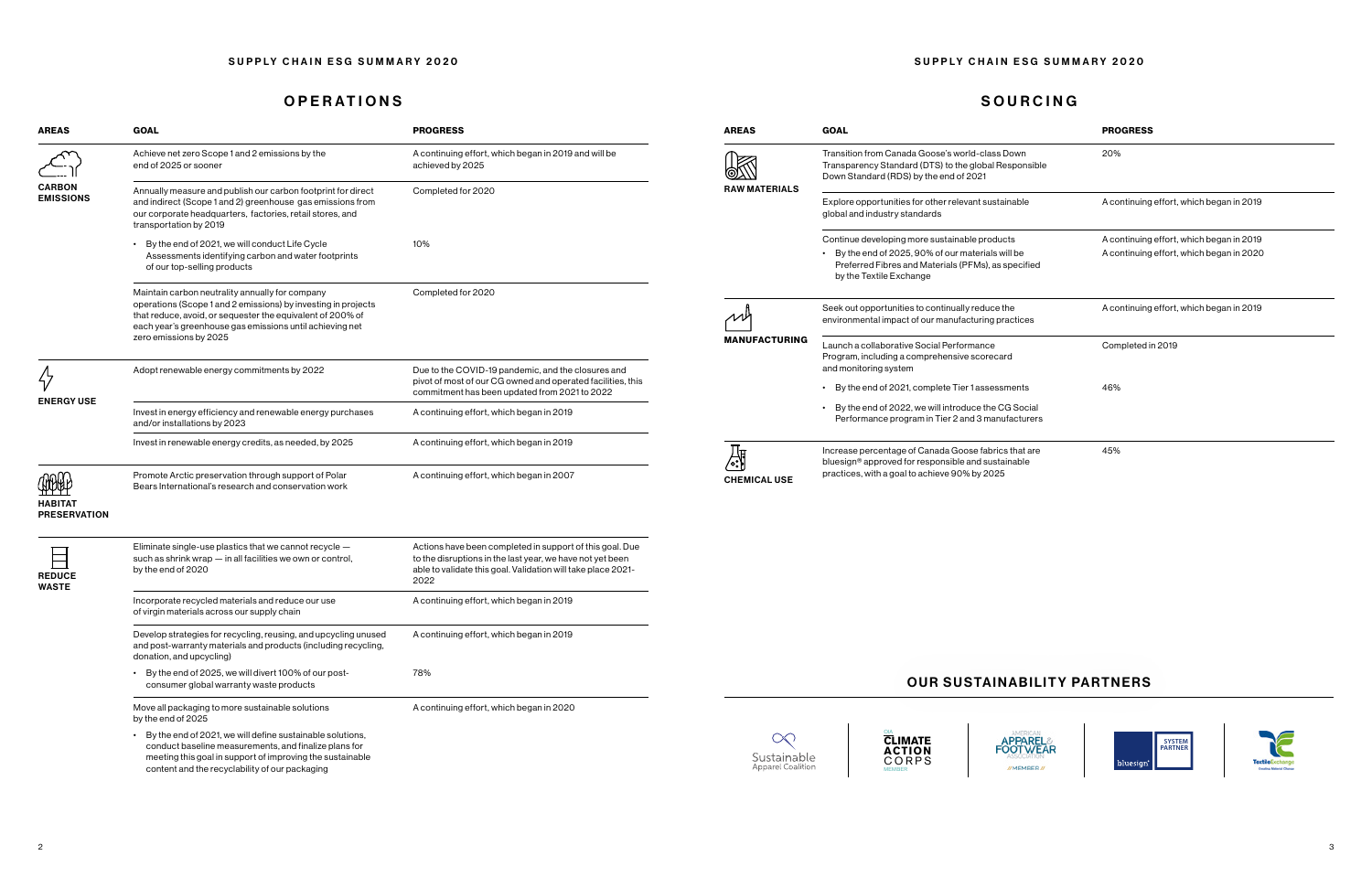## SUPPLY CHAIN ESG SUMMARY 2020 **Example 2018** SUPPLY CHAIN ESG SUMMARY 2020

| <b>TOPIC</b>                                                   | <b>INDICATOR</b>                                                                                              | <b>2020 DATA</b>                                                                                                                                                                                                                                                                                                                                                                                                                                   |    |                      | <b>TOPIC</b>                  | <b>INDICATOR</b>                                                                                                               |
|----------------------------------------------------------------|---------------------------------------------------------------------------------------------------------------|----------------------------------------------------------------------------------------------------------------------------------------------------------------------------------------------------------------------------------------------------------------------------------------------------------------------------------------------------------------------------------------------------------------------------------------------------|----|----------------------|-------------------------------|--------------------------------------------------------------------------------------------------------------------------------|
| 000<br>ాం ం                                                    |                                                                                                               | CG 2020 Sustainability report, Manufacturing                                                                                                                                                                                                                                                                                                                                                                                                       |    |                      |                               | Percentage of (1) Tier 1 supplier facilities and (2)<br>supplier facilities beyond Tier 1 that have been                       |
| <b>SUPPLY CHAIN</b>                                            |                                                                                                               | CANADA GOOSE MANUFACTURING LOCATIONS                                                                                                                                                                                                                                                                                                                                                                                                               |    |                      | <b>LABOUR</b>                 | audited to a labour code of conduct, (3)<br>percentage of total audits conducted by a                                          |
| <b>OVERVIEW</b>                                                |                                                                                                               | Canada Goose owned and operated                                                                                                                                                                                                                                                                                                                                                                                                                    | 8  | Canada               | <b>CONDITIONS</b>             | third-party auditor                                                                                                            |
|                                                                |                                                                                                               | Finished Goods - Domestic                                                                                                                                                                                                                                                                                                                                                                                                                          | 24 | Canada               | IN THE SUPPLY<br><b>CHAIN</b> |                                                                                                                                |
|                                                                |                                                                                                               | Finished Goods Suppliers - Global                                                                                                                                                                                                                                                                                                                                                                                                                  | 8  | Europe and Asia      |                               |                                                                                                                                |
|                                                                |                                                                                                               | Finished Goods Contractors - Global                                                                                                                                                                                                                                                                                                                                                                                                                | 19 | Europe and Asia      |                               |                                                                                                                                |
|                                                                | Discussion of processes to maintain compliance                                                                | CG 2020 Sustainability Report, Committed to Safe Materials                                                                                                                                                                                                                                                                                                                                                                                         |    |                      |                               |                                                                                                                                |
| 郻                                                              | with restricted substances regulations                                                                        | We engage a third-party (SGS) to conduct testing for Restricted<br>Substance List substances in our finished goods.                                                                                                                                                                                                                                                                                                                                |    |                      |                               |                                                                                                                                |
| <b>MANAGEMENT</b><br><b>OF CHEMICALS</b><br><b>IN PRODUCTS</b> |                                                                                                               | We do not currently have formal microfibre or chemical management<br>policies. But in 2020, we rolled out a new Preferred Fibre and Materials<br>(PFM) process for vetting and sourcing PFMs and third party<br>verification. We ask our raw material suppliers to be bluesign®<br>System Partners. During 2020, 45% of fabrics (by domestic volume)<br>used in our products were bluesign® approved for responsible and<br>sustainable practices. |    |                      |                               | Description of (1) labour and (2) environmental,<br>health, and safety issues in the supply chain                              |
|                                                                | Discussion of processes to assess and manage<br>risks and/or hazards associated with chemicals<br>in products | CG 2020 Sustainability Report, Committed to Safe Materials                                                                                                                                                                                                                                                                                                                                                                                         |    |                      |                               |                                                                                                                                |
|                                                                |                                                                                                               |                                                                                                                                                                                                                                                                                                                                                                                                                                                    |    |                      |                               | Description of environmental and social issues<br>associated with sourcing priority raw materials                              |
|                                                                | Supplier facilities that have completed the<br>Sustainable Apparel Coalition's Higg Facility                  | We strive to do business with suppliers who share our concern for and<br>commitment to preserving the environment. At a minimum, our suppliers<br>must comply with all applicable local environmental laws and regulations<br>where they do business.                                                                                                                                                                                              |    | <b>RAW MATERIALS</b> |                               |                                                                                                                                |
| <b>ENVIRONMENTAL</b>                                           | Environmental Module (Higg FEM) assessment<br>or an equivalent environmental data assessment                  |                                                                                                                                                                                                                                                                                                                                                                                                                                                    |    | <b>SOURCING</b>      |                               |                                                                                                                                |
| <b>IMPACTS IN THE</b><br><b>SUPPLY CHAIN</b>                   |                                                                                                               | Canada Goose does not yet audit Tier 1 suppliers or suppliers beyond<br>Tier 1 against environmental stewardship. We completed energy and<br>waste audits at select Tier 1 manufacturing facilities that provide an<br>overview and recommendations in areas relating to environmental<br>stewardship. We will be adopting the Higg Facilities Environmental<br>Module (FEM) in 2021, as per the SAC new member schedule.                          |    |                      |                               | Percentage of raw materials third-party certified<br>to an environmental and/or social sustainability<br>standard, by standard |

### 2020 DATA

CG 2020 Sustainability report, Manufacturing

100% of our Tier 1 suppliers that were active for the full 2020 year were trained on, acknowledged and signed our Canada Goose Supplier Code of Conduct, which aligns with leading international standards to protect workers' rights and provide safe, respectful working conditions. 46% of Tier 1 suppliers were audited to the standards set forth in the Supplier Code of Conduct. In alignment with our alternate audit policy, we accepted existing and current factory audits to alleviate challenges due to Covid-19.

46% of audits during 2020 were conducted by third-party inspection services such as UL, BV and Intertek.

We did not audit any supplier facilities beyond Tier 1 during 2020.

We require immediate corrective measures from any facilities that are not in compliance with any of the principles and guidelines in our Supplier Code of Conduct.

Our policy is to responsibly terminate the relationship with any supplier who is unwilling to comply with the principles and guidelines outlined in our Supplier Code of Conduct and supplemental programmatic expectations.

CG 2020 Sustainability report, Manufacturing

CG 2020 Sustainability Report, Committed to Safe Materials

CG 2020 Sustainability Report, Materials

CG 2020 Sustainability Report, Committed to Safe Materials

CG 2020 Sustainability Report, Materials

CG 2020 Sustainability Report, Committed to Safe Materials

45% of fabrics (by domestic volume) were bluesign® approved in 2020. By the end of 2020, we intend to transition to using the Responsible Down Standard for 100% of the down we source.